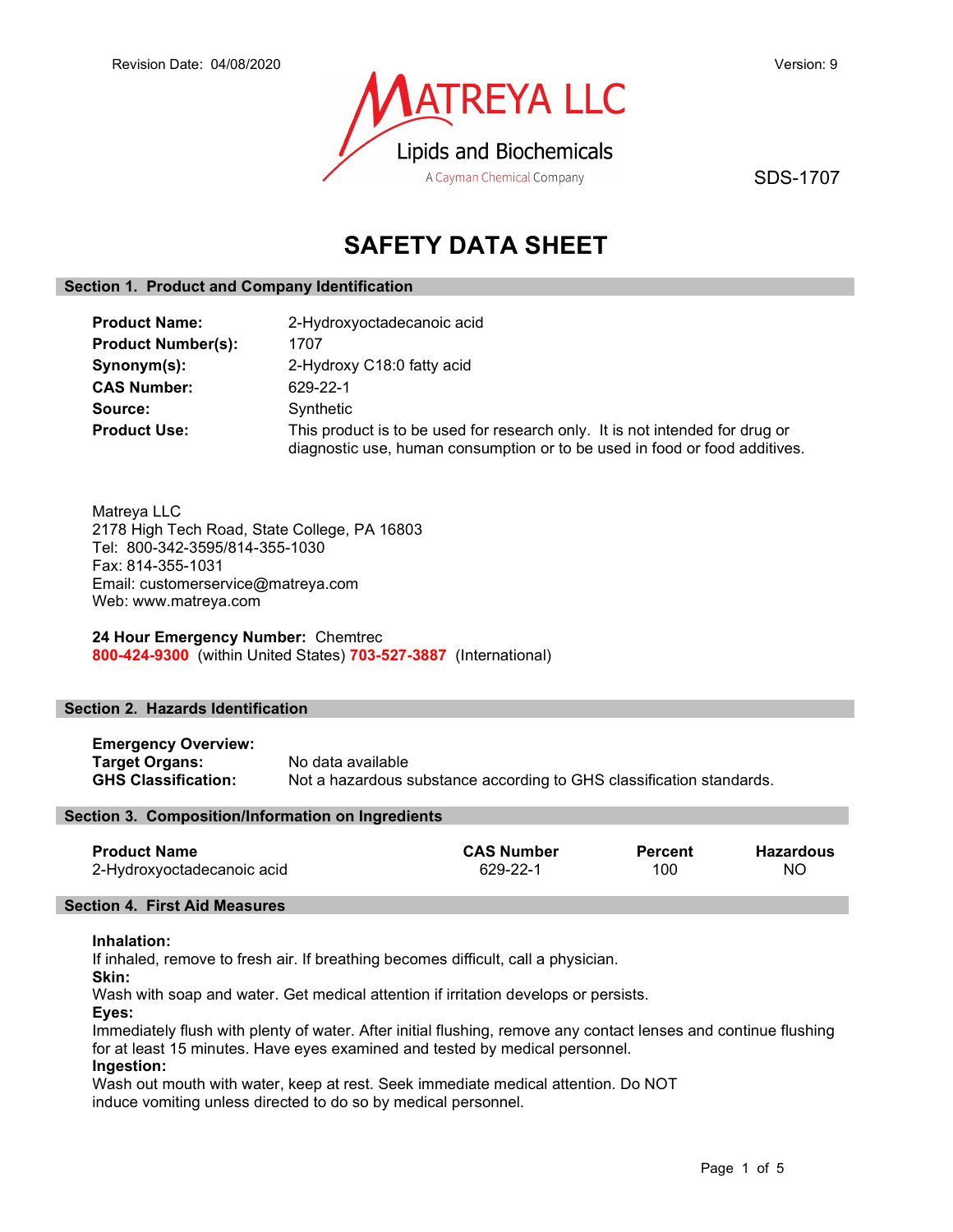## Section 5. Fire Fighting Measures

## Suitable extinguishing media:

Use dry chemical, alcohol-resistant appropriate foam, carbon dioxide, or water spray. Specific hazards arising from the chemical: No data available Special protective actions for fire fighters: No data available Special protective equipment for fire fighters: Wear breathing apparatus and use water spray to keep fire-exposed containers cool.

## Section 6. Accidental Release Measures

## Personal precautions:

Wear appropriate personal protective equipment. After contact with skin, wash immediately with plenty of water.

## Environmental precautions:

Do not let product enter drains.

Methods and Materials for containment and cleaning up: Sweep up and keep in suitable, closed container for disposal.

## Section 7. Handling and Storage

## Precautions for safe handling:

Avoid contact with eyes, skin or clothing. Do not ingest. Use only with adequate ventilation. Keep sealed when not in use. Wear appropriate personal protective equipment.

## Conditions for safe storage, including incompatibilities:

Recommended storage temperature: -20°C. Keep container tightly closed in a dry and well-ventilated place.

## Section 8. Exposure Controls/Personal Protection

This product contains no substances with occupational exposure limit values.

## Engineering Controls:

No specific ventilation required.

## Personal Protective Equipment:

## Respiratory protection:

Respiratory protection is not required. Where protection from nuisance levels of dusts are desired, use type N95 (US) or type P1 (EN 143) dust masks. Use respirators and components tested and approved under appropriate government standards such as NIOSH (US) or CEN (EU).

## Hand protection:

For prolonged or repeated contact use protective gloves. Recommended: Nitrile rubber Eye protection:

Safety eyewear should be worn at all times to avoid exposure to liquid splashes, mists, or dusts. Recommended: Safety glasses with side shields or goggles.

## Skin protection:

Protective clothing should be selected specifically for the working place, depending on concentration and quantity of the hazardous substances handled. Recommended: Lab coat

## Section 9. Physical and Chemical Properties

Appearance: Solid Odor: No data available **pH:**  $\blacksquare$ 

No data available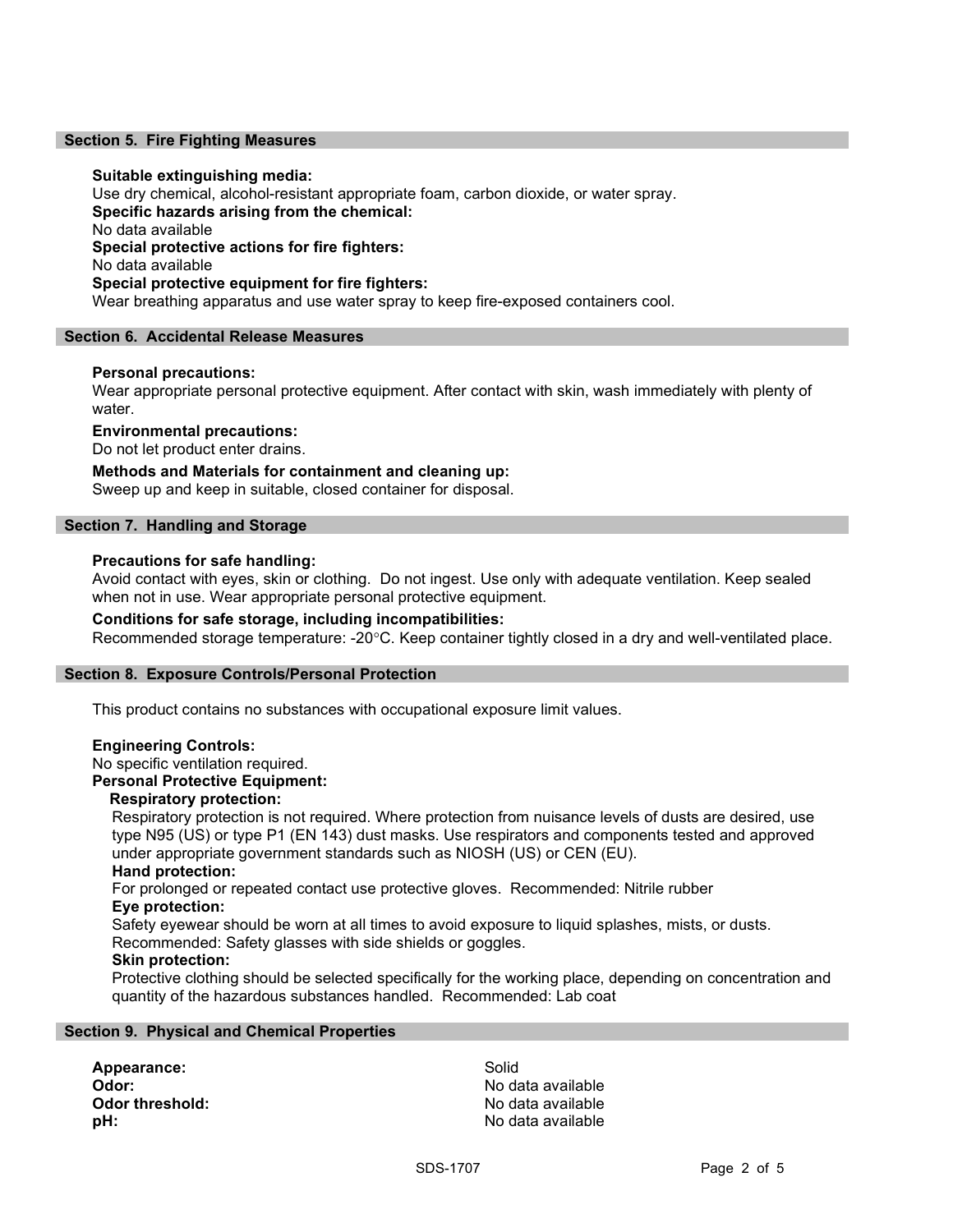- Melting/Freezing point:<br>
lnitial boiling point and boiling range:<br>
No data available Initial boiling point and boiling range: **Flash point:** No data available in the set of the set of the No data available in the set of the set of the set of the set of the set of the set of the set of the set of the set of the set of the set of the set of the set Evaporation rate: No data available Flammability (solid, gas): No data available Upper/Lower flammability or explosive limit: No data available Vapor pressure:  $\blacksquare$ Vapor density: No data available Relative density:<br>
Solubility (ies):<br>
Solubility (ies):<br>
No data available<br>
Chloroform/metha Partition coefficient (n-octanol/water): No data available Auto-ignition temperature: No data available Decomposition temperature: No data available **Viscosity:** No data available in the set of the set of the set of the set of the set of the set of the set of the set of the set of the set of the set of the set of the set of the set of the set of the set of the set of t Molecular formula: C<sub>18</sub>H<sub>36</sub>O<sub>3</sub> Molecular weight: 300
	- Chloroform/methanol, 5:1

## Section 10. Stability and Reactivity

#### Reactivity:

Stable under recommended storage conditions.

Chemical stability: Stable under recommended storage conditions.

Possibility of hazardous reaction: No data available

Conditions to avoid: No data available

Incompatible materials: No data available

Hazardous decomposition products: No data available

## Section 11. Toxicological Information

Acute toxicity: No data available

Skin corrosion / irritation: No data available

Serious eye damage / irritation: No data available

Respiratory or skin sensitization: No data available

Germ cell mutagenicity: No data available

## Carcinogenicity:

No component of this product present at levels greater than or equal to 0.1% is identified as a carcinogen or potential carcinogen by IARC, ACGIH, NTP or OSHA.

Reproductive toxicity:

No data available

Specific target organ toxicity - single exposure: No data available

Specific target organ toxicity - repeated exposure: No data available

Aspiration hazard: No data available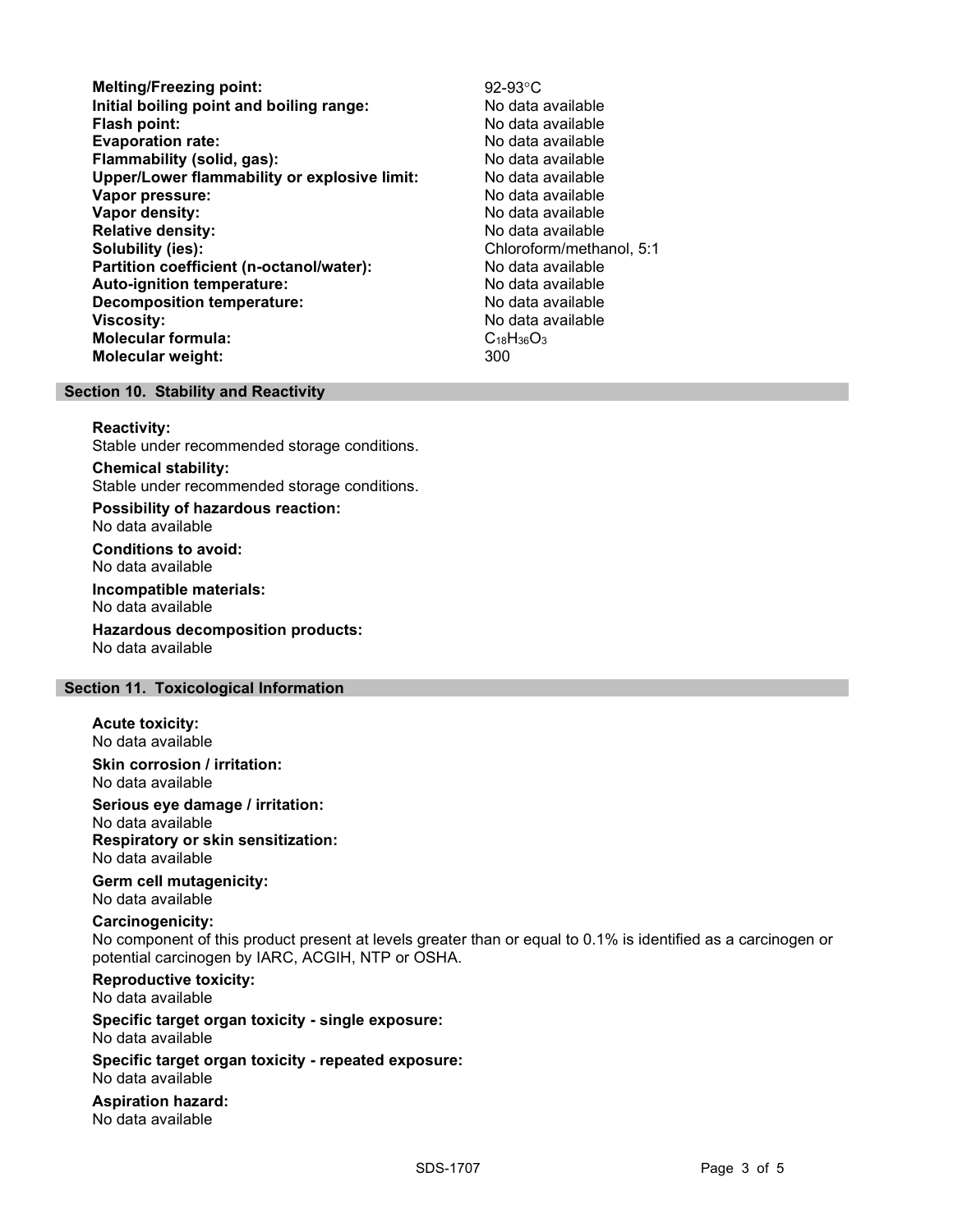## Section 12. Ecological Information

## Toxicity:

No ecological data available for this product. Persistence and degradability: No data available Bioaccumulative potential: No data available

Bioaccumulation: No data available

Mobility in soil: No data available Other adverse effects:

No data available

## Section 13. Disposal Consideration

#### Disposal methods:

Observe all federal, state and local environmental regulations.

#### Section 14. Transportation Information

| DOT (US)<br><b>UN Number:</b>                       | Not dangerous goods |
|-----------------------------------------------------|---------------------|
| <b>Land Transport ADR/RID</b><br><b>UN Number:</b>  | Not dangerous goods |
| <b>Maritime Transport IMDG</b><br><b>UN Number:</b> | Not dangerous goods |
| <b>Air Transport ICAO/IATA</b><br><b>UN Number:</b> | Not dangerous goods |

## Section 15. Regulatory Information

Product Name<br>
Hydroxvoctadecanoic acid<br>
Example 29-22-1 2-Hydroxyoctadecanoic acid

#### SARA 302 Components:

No chemicals in this material are subject to the reporting requirements of SARA Title III, Section 302.

## SARA 313 Components:

This material does not contain any chemical components with known CAS numbers that exceed the threshold (De Minimis) reporting levels established by SARA Title III, Section 313.

## SARA 311/312 Hazards:

No 311/312 SARA Hazards

## California Prop. 65 Components:

This product does not contain any chemicals known to State of California to cause cancer, birth, or any other reproductive defects.

#### DSL/NDSL status:

This product contains the following components that are not on the Canadian DSL nor NDSL lists.